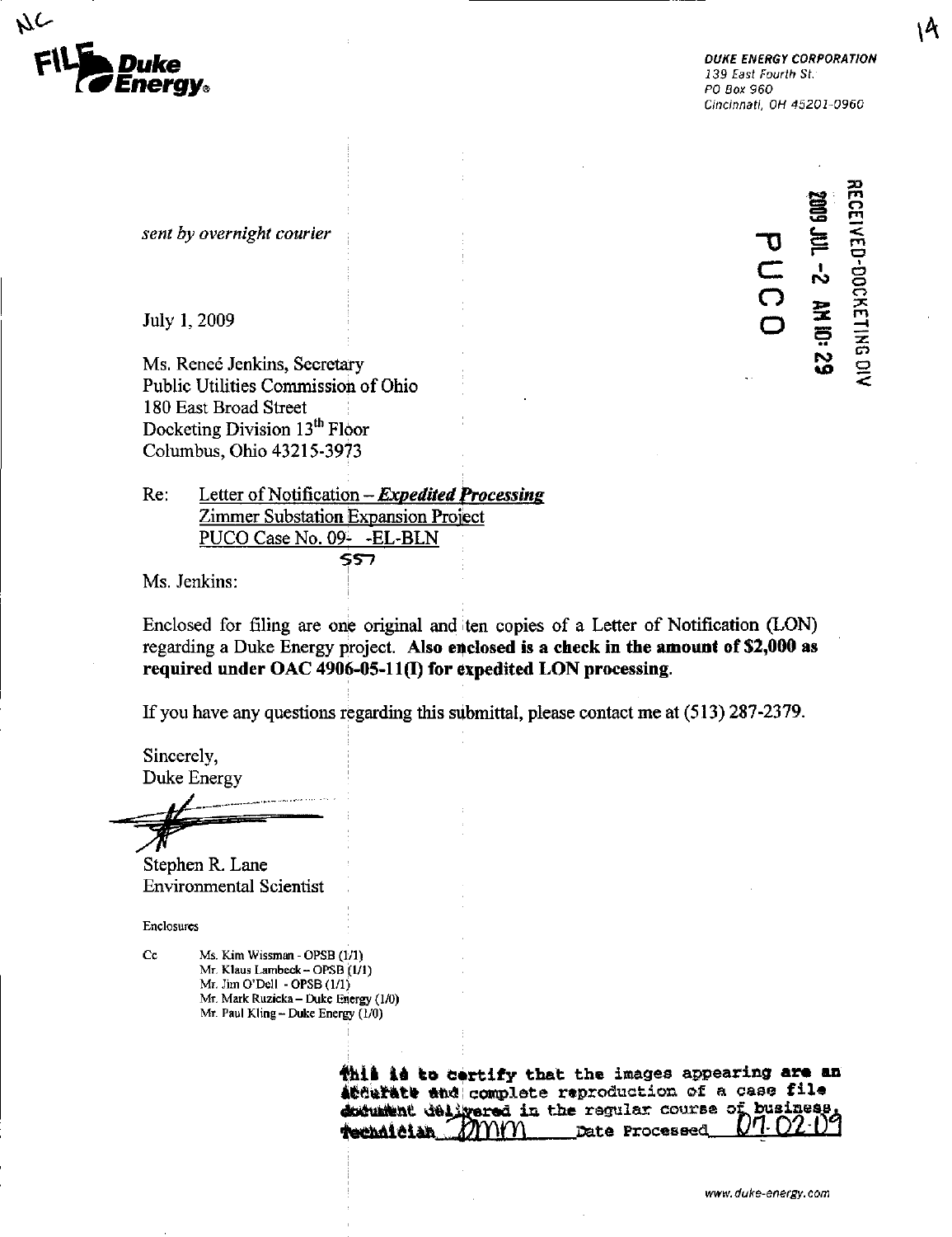# LETTER OF NOTIFICATION FOR

## ZIMMER SUBSTATION EXPANSION PROJECT

PUCO Case Number 09- 557 -EL- BLN

Submitted pursuant to OAC 4906-11-01

Duke Energy Ohio

-D

IS? S g v j a

**RECEI**  $\ddot{}$ m

o<br>DOC<br>N

 $\Xi$  $\Xi$  $\ddot{\phantom{1}}$ 

1 ro <u>ਤੇ</u><br>...

ro <o

C  $\overline{\Omega}$ o

July 1,2009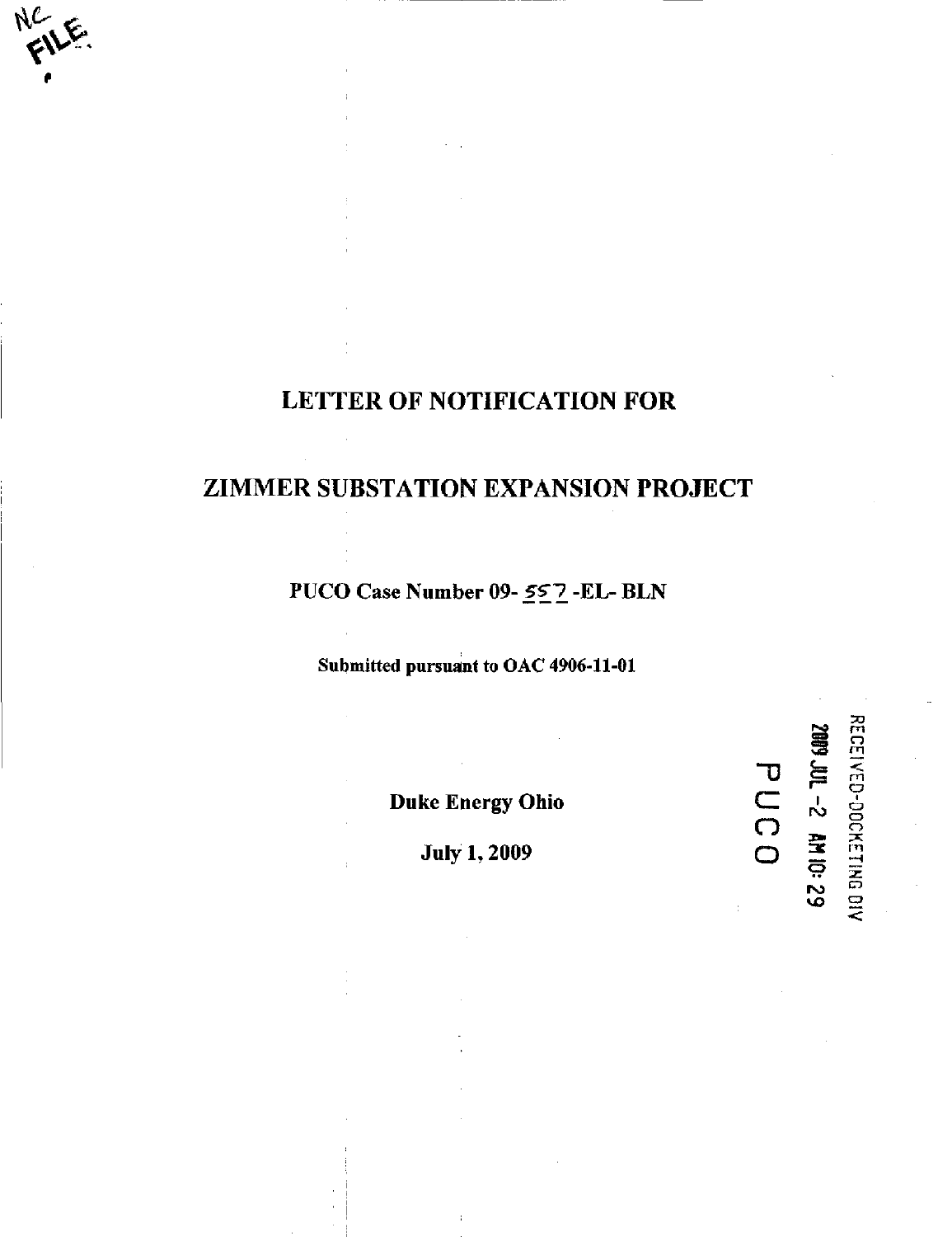## (A) Need Statement

## (1) Project Name, Description, and Need

(a) Name: This proposed project is the Zimmer Substation Expansion Project.

This project qualifies as a Letter of Notification (LON) because it fits the criteria of the Ohio Administrative Code (OAC) 4906-1-01, Appendix A (8)(b), "Consttncting additions to existing electric power transmission substations where: There is a greater than twenty percent expansion of the fenced area." The proposed substation expansion will expand the existing substation fence line by approximately 200 percent to accommodate a new 5 breaker air insulated ring bus to replace the existing 4 breaker sulfur hexafluoride (SF6) insulated ring bus.

(b) Description: The existing SF6 bus is at the end of its useful life and needs to be replaced with a more reliable, albeit larger footprint, air insulated bus.

A vicinity map and proposed layout engineering line drawing for the project are included.

(c) Need: This project is required to provide continued reliable electricity output from Zimmer Generating Station to the grid. Recent outages lasting many weeks, required to repair the SF6 bus when it fails, are becoming more frequent and it has been determined that the SF6 bus is at the end of its useful life.

## (2) Reference per Long-Term Forecast Report (LTFR)

This proposed project is not included in the 2009, or earlier, LTFRs.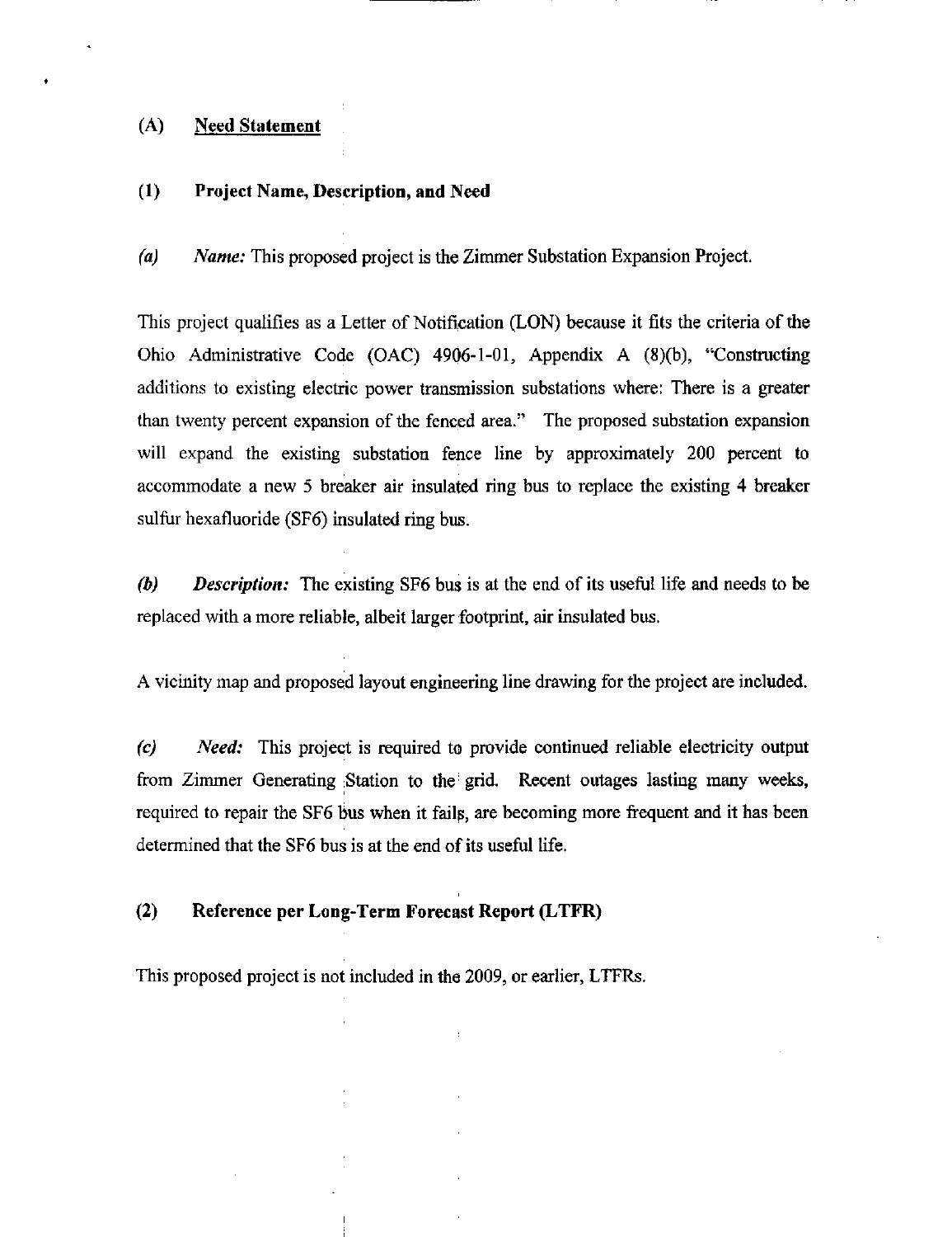## (3) Alternatives Considered

An alternative to the east of U.S. 52 was considered for this project. This alternative site would have been out of the floodpiain, reduced facility and construction congestion compared to down at the Zimmer Generating Station, and maximized any future expansion possibilities. The negatives to this site included the potential of significant buried cultural resources overlooking the Ohio River and Little Indian Creek, potentially difficult construction access, increased 345kV ttansmission line lengths, and an increased cost of about \$1.7 million compared to the site down the generating station. The proposed site minimizes: transmission line length, potential environmental impact, and cost and was selected for these reasons.

## (4) Construction Schedule

Below grade work on the project is planned to begin August 2009 before the ground becomes too wet for fill placement and grading. The project must be ready for tie-in during a spring 2011 outage of Zimmer Generating Station. The overall project has an in-service date of April 2011 following the station outage.

#### (5) Area Maps and Directions to Project Area

A street line map of the project vicinity is attached to this LON; a smaller scale engineering line drawing of the project site is also attached. One way to reach the project site from Columbus is to take 1-71 south to 1-275 east (exit 17A). Travel east and south around 1-275 to exit #71, then head east on U.S. Route 52 (Kellogg Road) towards New Richmond and Moscow. Drive approximately 8 miles to Beckjord Generating Station and another 8 miles to Zimmer Generating Station. At Zimmer Gate 4, turn right into the generating station property and take an immediate right towards the existing SF6 insulated bus substation and the proposed expansion site. Note that all visitors to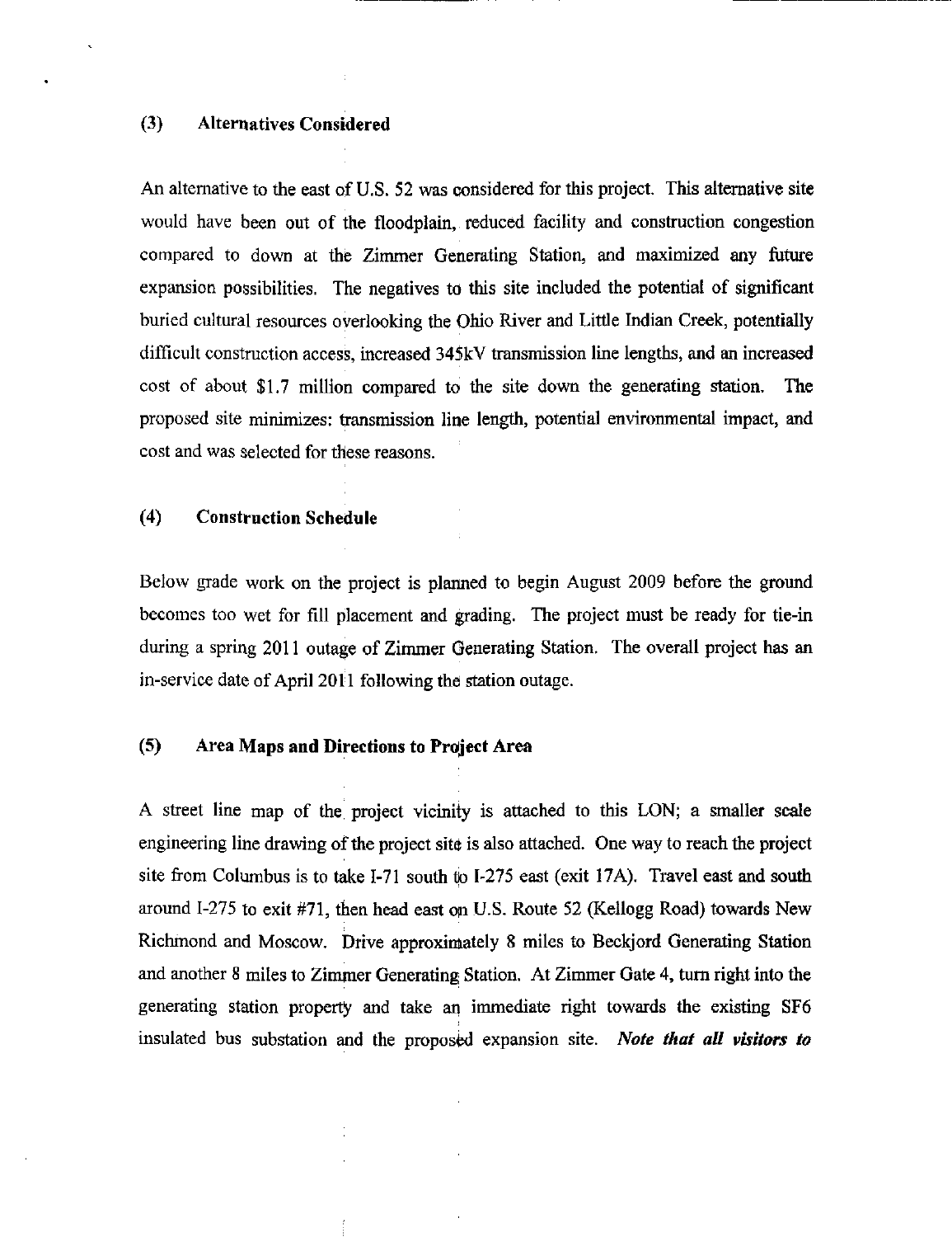Zimmer Generating Station property are required to sign in and out at the main guard office at the end of the road that begins at Zimmer Gate 6.

## (B) Technical Features

#### (1) Operating Characteristics

The proposed air insulated bus will operate at 345kV and require the following equipment 5 - 345kV 50kA circuit breakers, 10 - 345kV 3000 amp breaker disconnect switches, 5 - 345kV 3000 amp line disconnect switches, 3 - 345kV 3000 amp wave traps and line tuners, 12 - 345kV coupling capacitor voltage transformers (CCVTs), 15 - 345kV surge arresters, 5 - 345kV take-off towers, and support structures for disconnect switches, wave traps, CCVT's, surge arresters and bus supports. The project will also require a 5 inch aluminum pipe bus and dual 1590 MCM aluminum jumpers. Note this project involves a new air insulated bus and the associated equipment, the control building within the existing substation fenceline will be re-used.

#### (2) Electric and Magnetic Fields

Electric and magnetic field levels are not expected to significantly increase as the proposed configuration is similar to the existing layout but shifted approximately 200 feet to the east. Note that the nearest residence is approximately 2,500 feet to the south in Moscow, Ohio.

Based upon past measurements taken at existing Duke Energy substations, magnetic field levels at the fence-line of the proposed Zimmer Substation Expansion would not be expected to exceed 5 mG.; This is largely due to field canceling effects of the various pieces of electrical equipment that comprise the substation. Electric field strength levels at the fence-line of the proposed substation would not be expected to exceed 1 V/m. This can be attributed to the shielding provided by the metallic casings on components and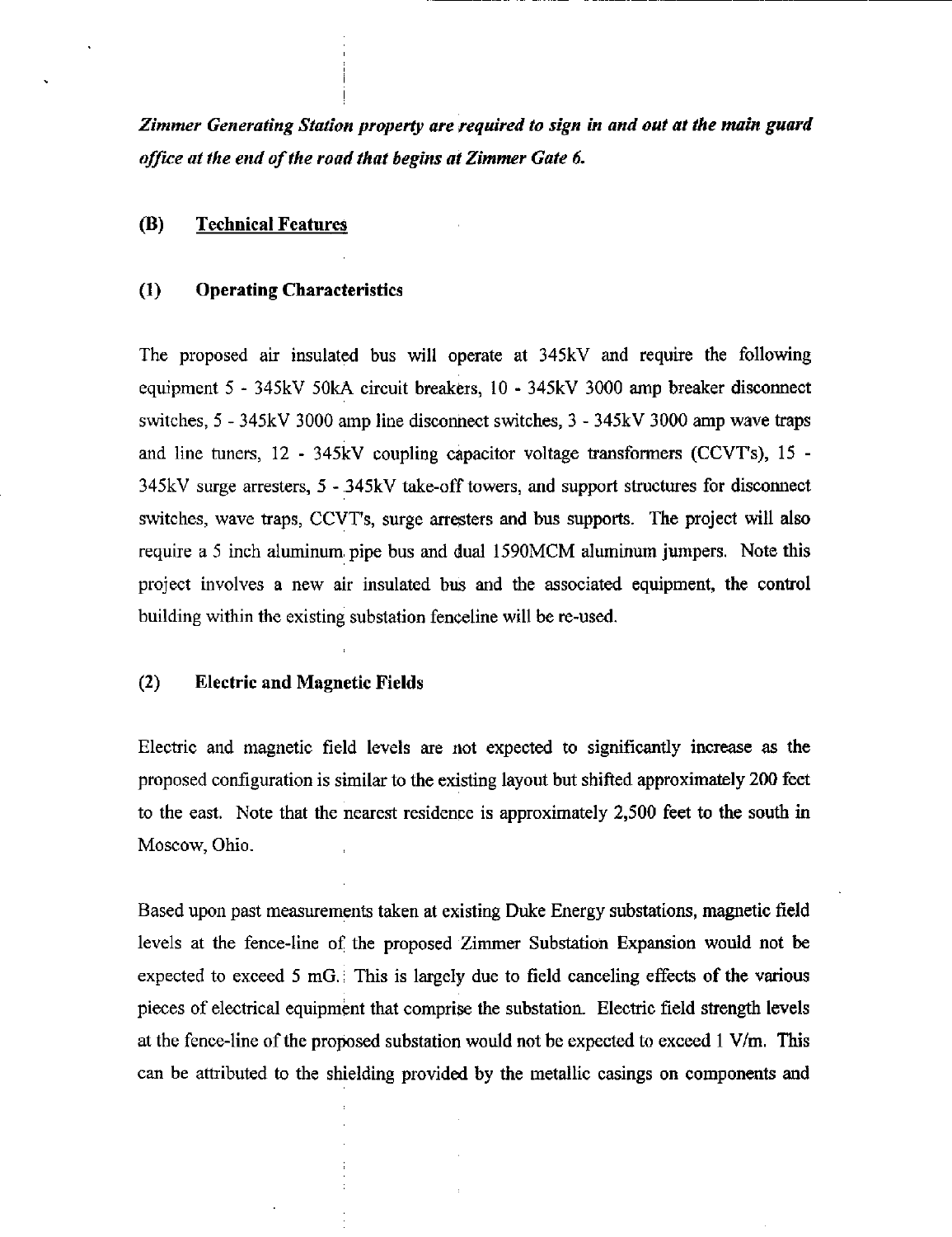cables, and any enclosure walls. The exceptions to these predicted low-level electric and magnetic fields would be where the 345kV transmission lines enter or leave the proposed substation.

Duke Energy designs its facilities according to the National Electric Safety Code (NESC), at a minimum. The equipment configuration was chosen based on the NESC, engineering parameters, and cost.

## (3) Estimated Cost

The project is expected to cost approximately \$14 million.

## (C) Socioeconomic Data

#### (1) Land Use

The proposed project is entirely on property owned by Duke Energy. The site is currently being used for generating station contractor parking and for storm water retention. Land use in the vicinity of the project site is industrial, this being the Zimmer Generating Station and associated facilities.

## (2) Agricultural District Land

The site is industrial and is not included in the ORC 929 agricultural district program.

#### (3) Cultural Resources

The substation expansion will be built at an elevation of 513 feet, or 2.4 feet above the level 500 year flood plain. This will involve tearing up the existing asphalt, where it exists, and placing between 5 and 18 feet of fill depending upon the location. The fill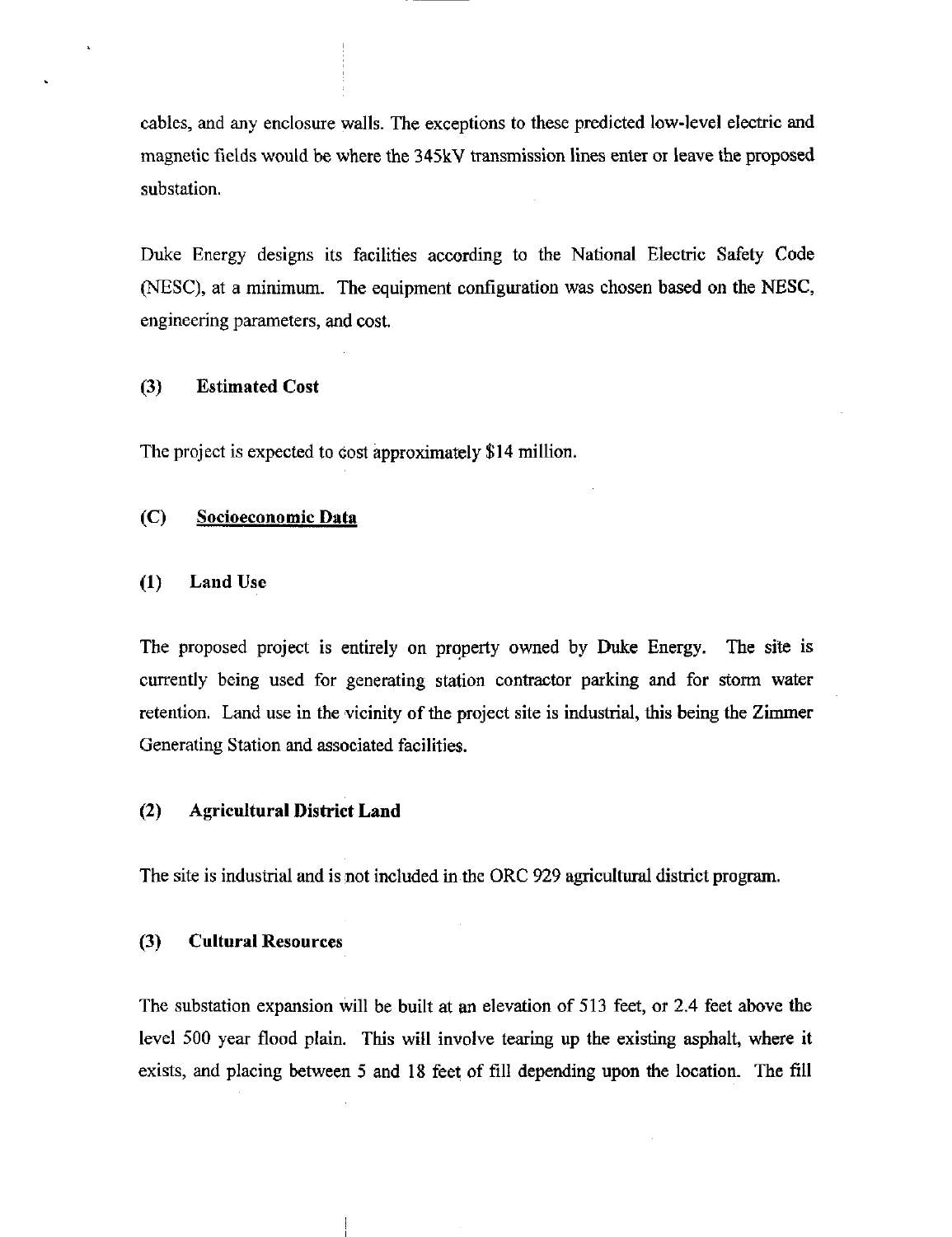will be clean soil of appropriate geotechnical qualities taken from one of the Zimmer landfill expansion areas. Also note that the proposed site was disturbed when the Zimmer Generating Station was constructed as a source of grading material. Due to the elevated nature of the substation and the previously disturbed nature of the site, Duke Energy proposes no buried cultural resource investigations for the project.

#### (4) Notification of Officials

Copies of the letters transmitting this Letter of Notification to officials of the Village of Moscow, Clermont County, and Washington Tovmship are included in Appendix A. No public information program, materials, or meetings were conducted for the siting of this proposed facility.

## (5) Current and Pending Litigation

There is no current or pending litigation involving the existing or proposed substation facility.

## (6) Other Agency Permits and Requirements

Although a portion of the site is within the 100 year floodpiain of the Ohio River the project is exempt from floodpiain permitting as per Section 3.9(C) of the Clermont County Flood Damage Reduction Regulations which state that "An application for a floodpiain development permit shall not be required for: Major utility facilities permitted by the Ohio Power Siting Board under Section 4906 of the Ohio Revised Code".

This site will be required to file for construction storm water discharge permit coverage under Ohio EPA General Permit OHC000003. The site will also be required to file for local storm water permit approval under the Clermont County Water Management and Sediment Control Regulations.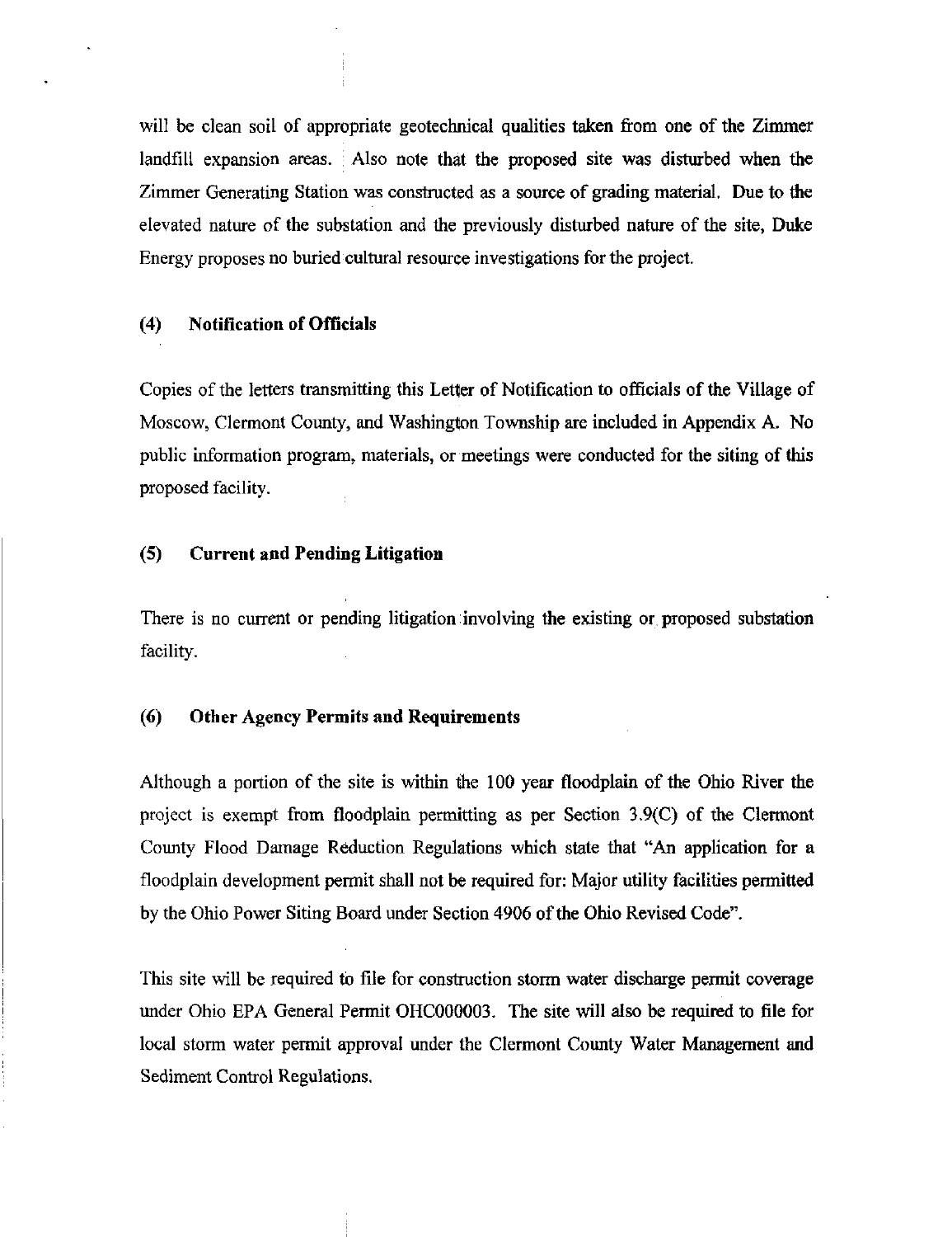## (D) Environmental Data

The project site is a combination of asphalt and gravel covered parking areas and a gravel covered storm water retention area to the southwest comprising about  $15$  percent of the site area. Very little habitat is provided by the asphalt and gravel that covers the project site.

## (1) Species of Concern

No species of concern or habitat suitable for species of concern were identified on the project site.

## (2) Ecological Feature of Concern

No wetiands or streams were identified On the project site. With the exception of the Ohio River floodplain discussed further under Section (C)(6) of this Letter of Notification, no other areas of ecological concern were identified on the project site. Although part the project site is within the 100 year floodpiain, based upon the existing paved and gravel nature of the site and the resulting lack of habitat this is not of ecological concem.

## (2) Additional Information

There is no known additional information that will describe any unusual conditions resulting in significant environmental, social, health, or safety impacts.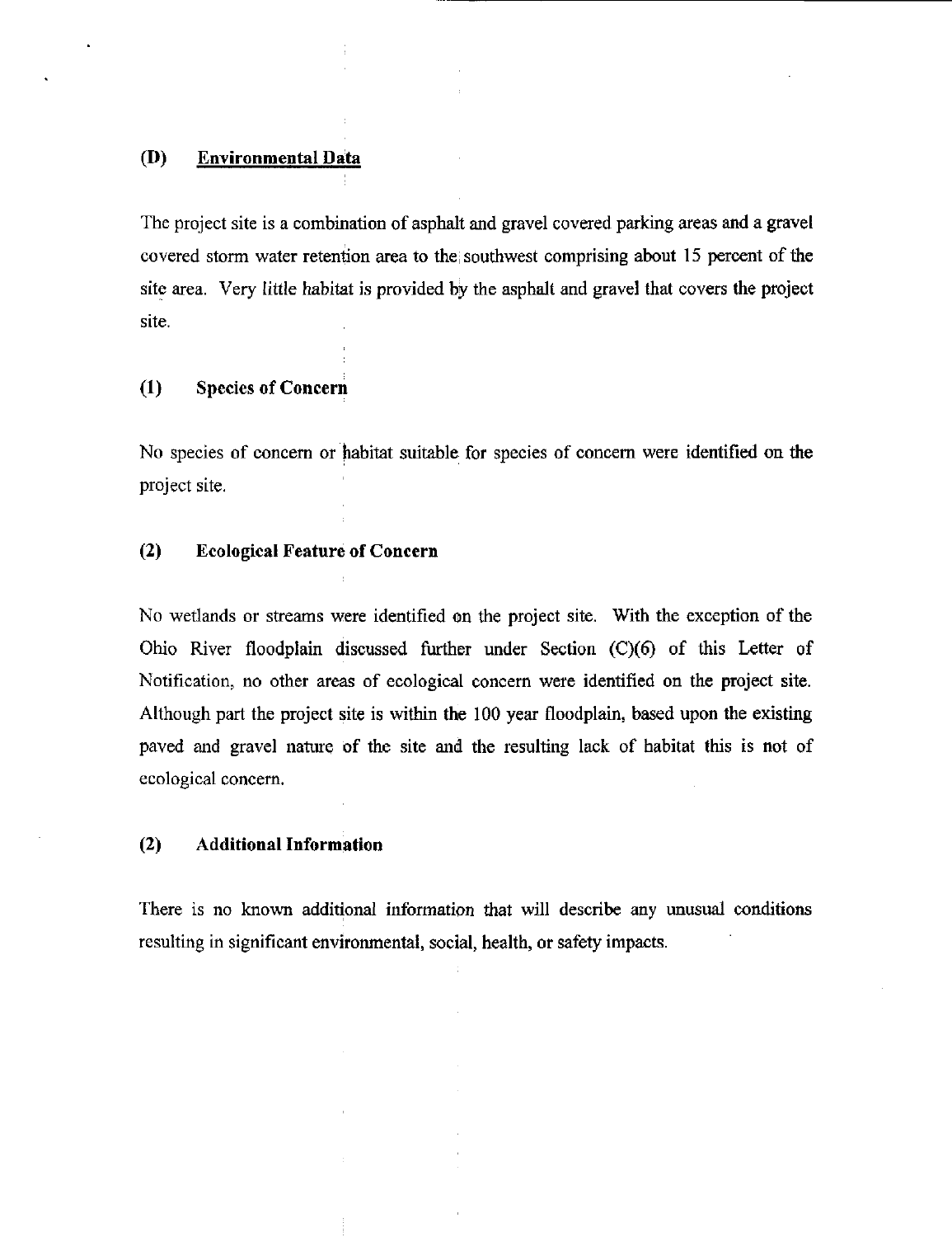



Map of 38.865847,-84,224746



When using any driving directions or map, it's a good idea to do a reality check and make sure the road still exists, watch out for construction, and follow all traffic safety precautions. This is only to be used as an aid in planning.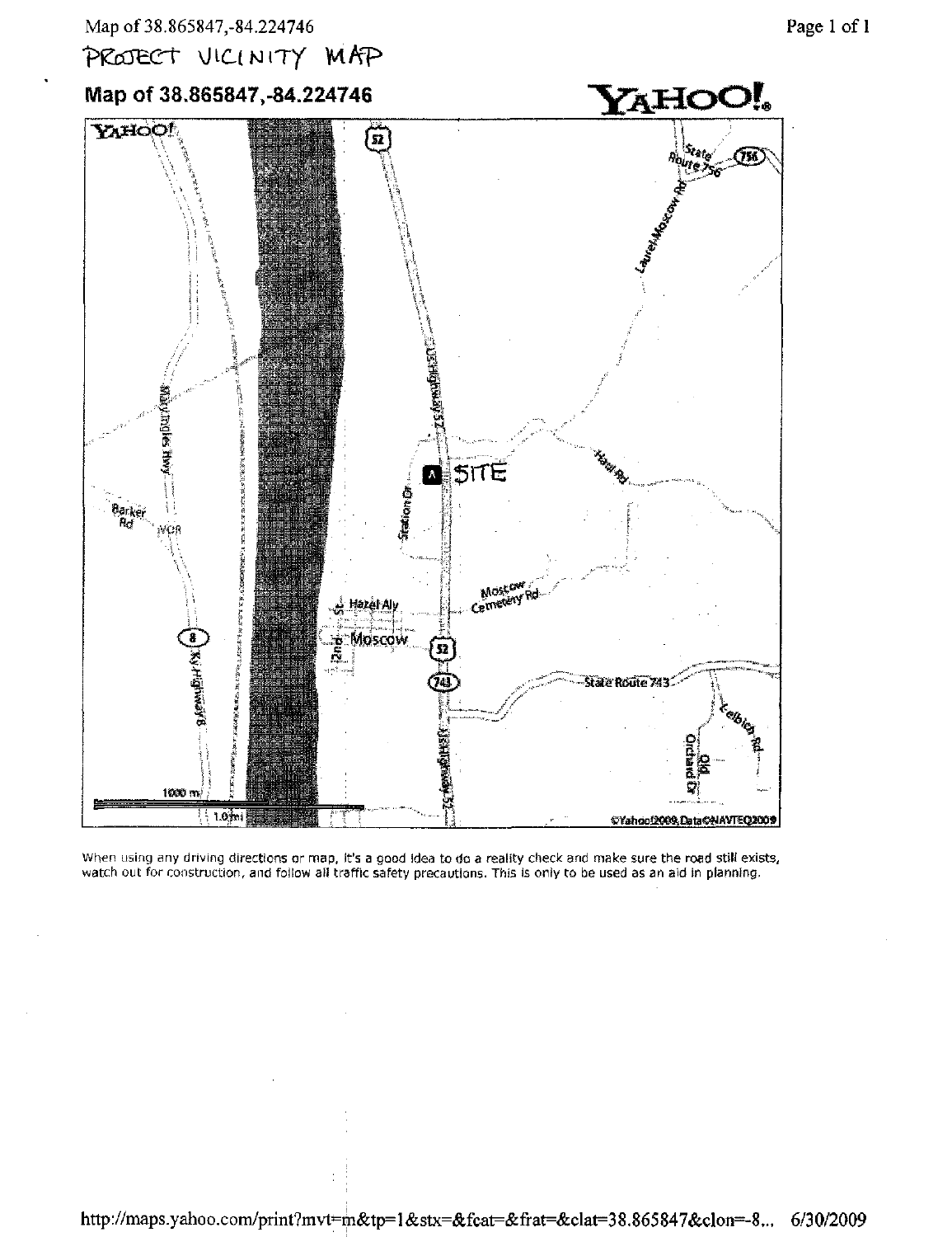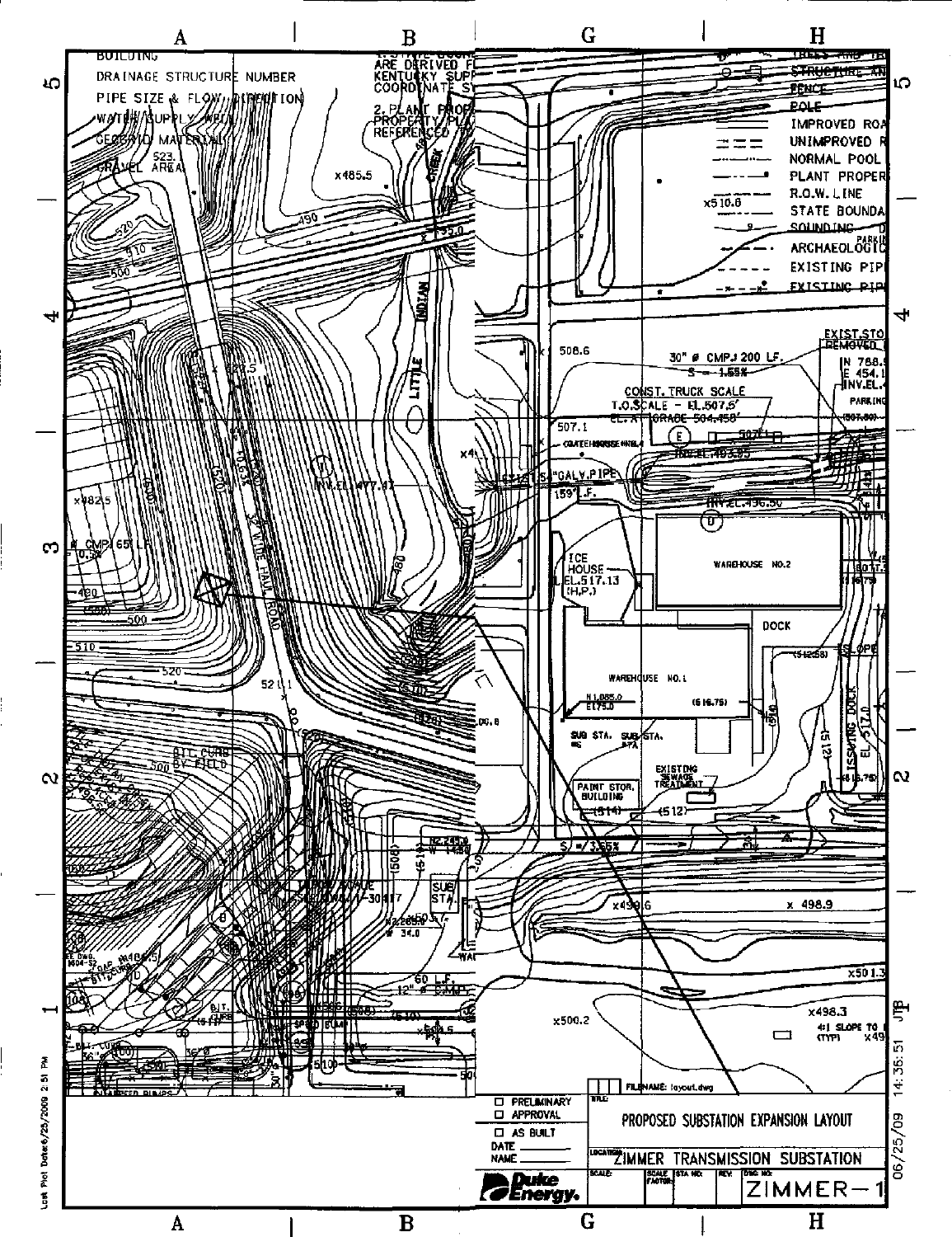## APPENDIX A

 $\frac{1}{2}$ 

 $\hat{\boldsymbol{\theta}}$  $\ddot{\phantom{a}}$ 

## LETTERS TO OFFICIALS

 $\cdot$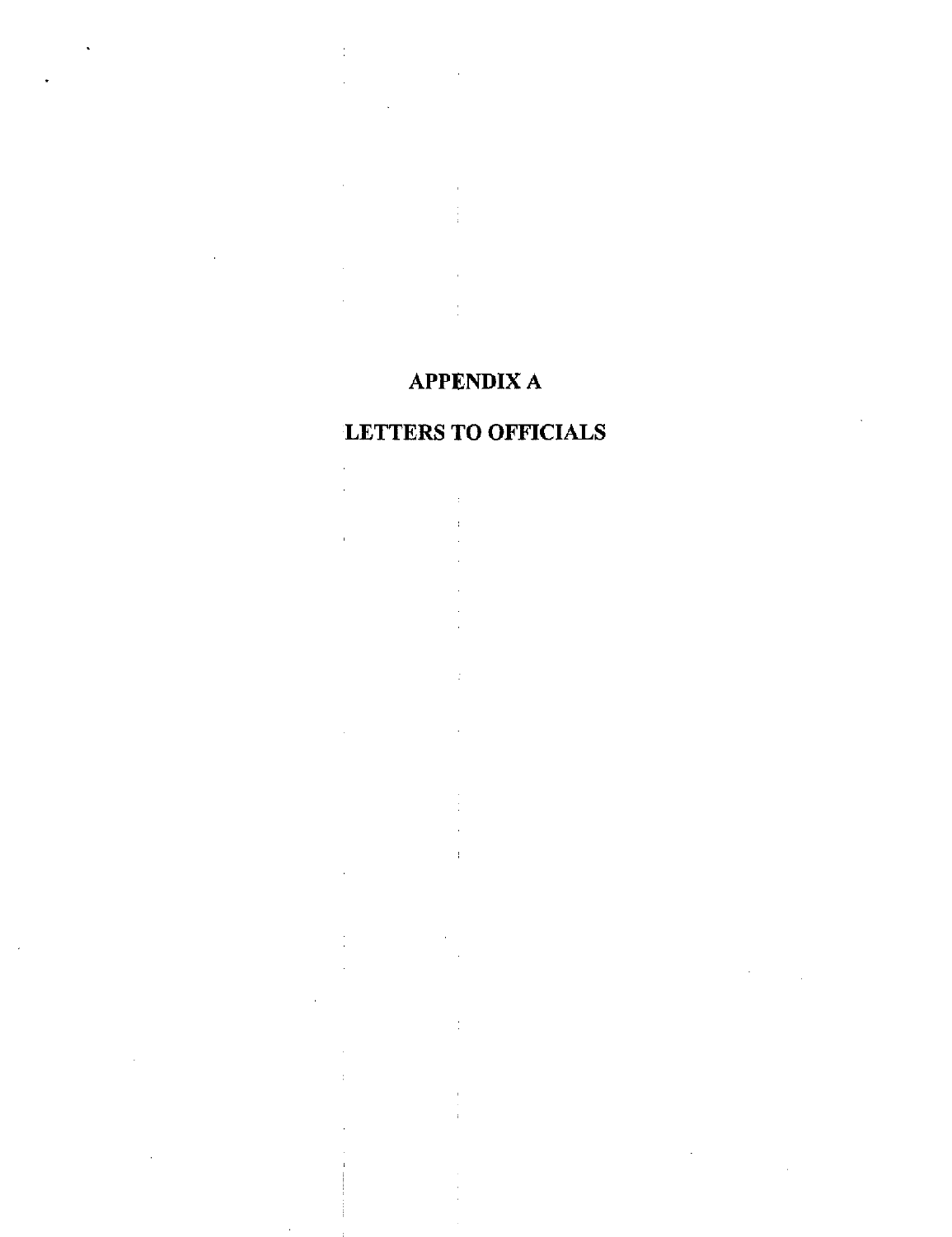

Cincinnati. OH 45201-0960

July 1, 2009

Natural Resources Management RoomEX552 139 East Fourth Street Cincinnati, Ohio 45202

Mr. Ron Rudd, Chair Washington Township Trustees 2238 State Route 756 Moscow, OH 45153-9773

Dear Mr. Rudd:

RE: Zimmer Substation Expansion Project

Please find enclosed a copy of a letter of Notification that Duke Energy Ohio sent to the Ohio Power Siting Board regarding a planned expansion to the existing Zimmer Generating Station substation.

In accordance with Ohio Administrative Code (OAC) 4906-1-01 Appendix A, we are required to prepare this Letter of Notification for die Ohio Power Siting Board and in compliance with OAC 4906-11-01(D)(4), we are hereby providing you with a copy. Please feel free to call me at (513) 287-2379 if you have any questions about this project.

Sincerely, Duke Energy

Stephen R. Lane Environmental Scientist

Enclosure

Cc Mayor Tim Suter, Village of Moscow Mr. Edwin H. Humphrey, Clermont County Board of Commissioners Public Utilities Commissionof Ohio, Ohio Power Siting Board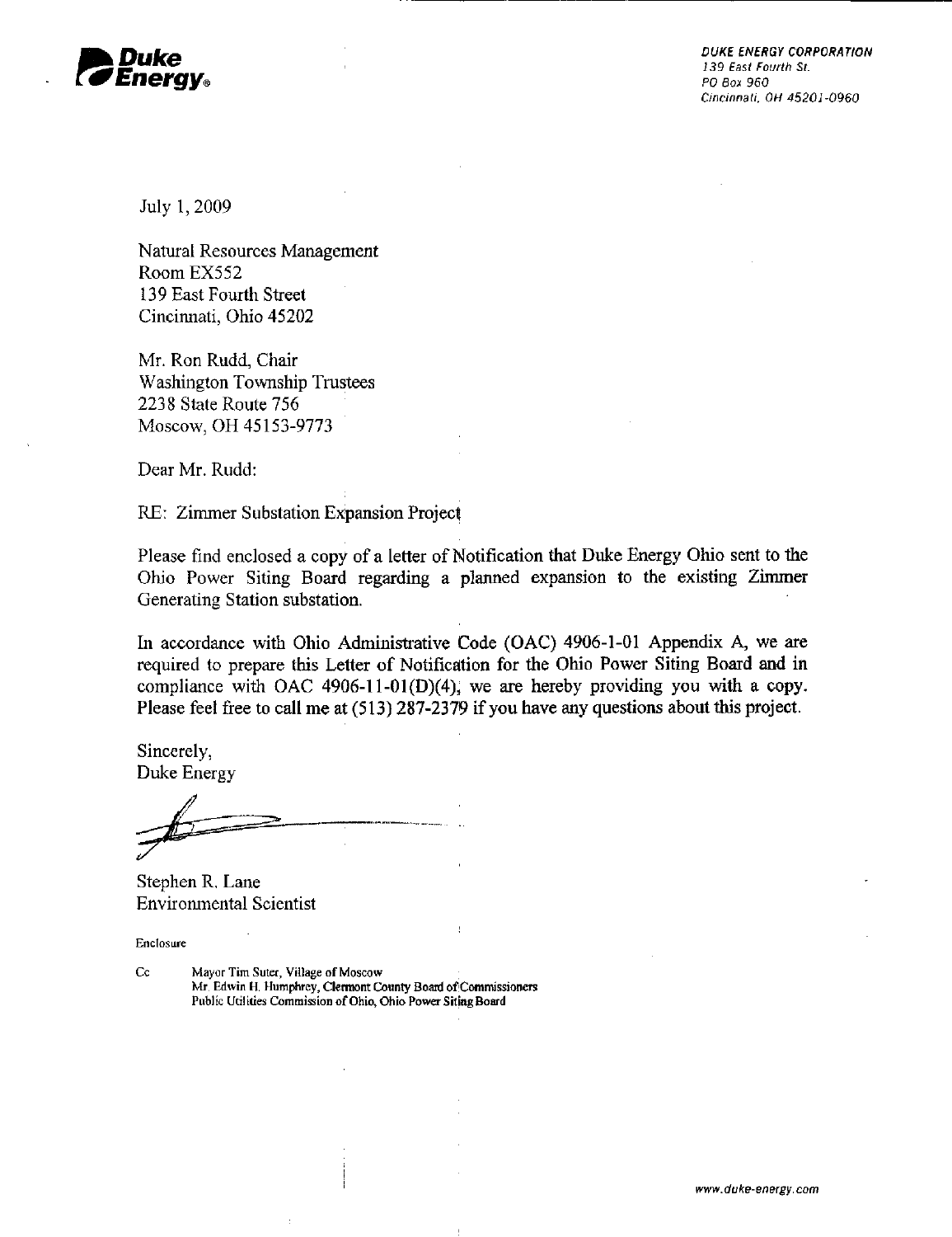

DUKE ENERGY CORPORATION<br>139 East Fourth St. Cincinnati. OH 45201-0960

July 1,2009

Natural Resources Management Room EX552 139 East Fourth Street Cincinnati, Ohio 45202

Mr. Edwin H. Humphrey, President Clermont County Board of Commissioners 101 East Main Street, Suite 329 Batavia, Ohio 45103

Dear Mr. Humphrey:

RE: Zimmer Substation Expansion Project

Please find enclosed a copy of a letter of Notification that Duke Energy Ohio sent to the Ohio Power Siting Board regarding  $a_1$  planned expansion to the existing Zimmer Generating Station substation.

In accordance with Ohio Administrative Code (OAC) 4906-1-01 Appendix A, we are required to prepare this Letter of Notification for the Ohio Power Siting Board and in compliance with OAC 4906-11-01(D)(4), we are hereby providing you with a copy. Please feel free to call me at (513) 287-2379 if you have any questions about this project.

Sincerely, Duke Energy

Stephen R. Lane Environmental Scientist

Enclosure

Cc Mayor Tim Suter, Village of Moscow Mr. Ron Rudd, Washington Township Trustees Public Utilities Commission of Ohio, Ohio Power Siting Board